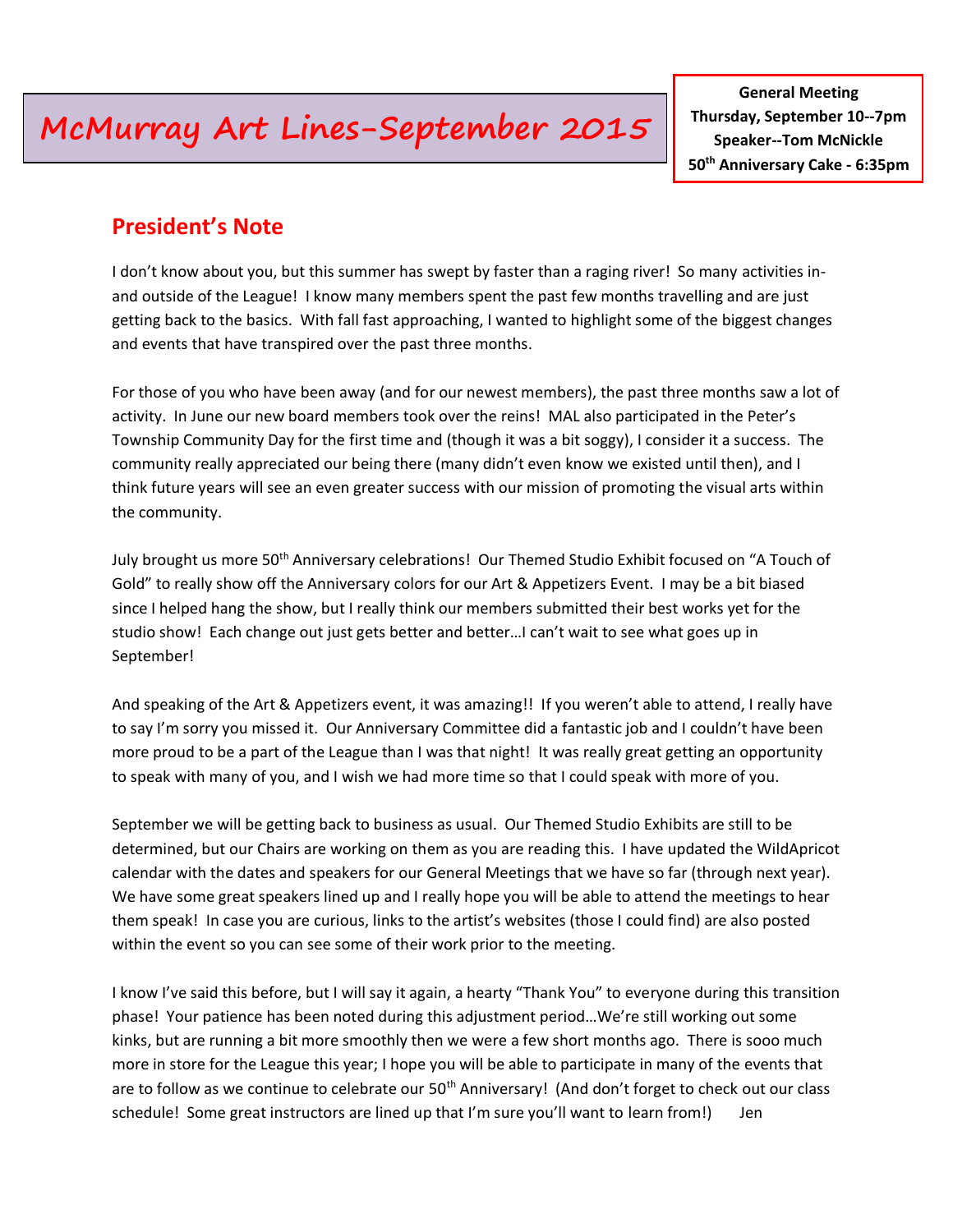#### **General Meetings--Thursdays:**

| September 107:00 p.m. - Tom McNickle |                                             |
|--------------------------------------|---------------------------------------------|
| October 12:00 p.m. - David Bowers    |                                             |
|                                      | November 122:00 p.m. - John Del Monte       |
| February 112:00 p.m. Calvin Lynch    |                                             |
| March 102:00 p.m. Cynthia Cooley     |                                             |
|                                      | April 147:00 p.m. Margaret Williams McGowan |

## **Our 50th Anniversary Celebration Continues!**

**1** ~~ Our **September General Meeting** is Thursday, September 10 beginning at 7pm. Tom McNickle [\(http://www.thomasmcnickle.com\)](http://www.thomasmcnickle.com/) will be our anniversary speaker as MAL was established 50 years ago this September! We are celebrating with a 50<sup>th</sup> Anniversary cake at 6:35pm. Be there for a fun and educational time!

**2** ~~ MAL would like to have our **grand dinner 50th Anniversary celebration at Rolling Hills Country Club** (newly remodeled) here in McMurray **on Thursday, October 29**. We need a commitment by Thursday, September 10, our September meeting night, to confirm the reservation. More details to follow after we know how many are interested in attending. The cost per person of the dinner would be around \$34-38 (including tax and gratuity). You may bring a guest. What a good way to thank all those spouses and friends who have helped thru the years! **Please email Linda Saksa a[t saxa3@msn.com](mailto:saxa3@msn.com) or leave a message at 724-941-6413 to register by Wednesday, September 9** so we can announce the results at the meeting.The more the merrier!

**3** ~~ **MAL 50th Anniversary Mingle** will be held on Tuesday, December 8 from 11-2pm. Details will be announced in the November newsletter.

## **A Half Century of Art—McMurray Art League Fall Show**

I hope you have all been busy this summer creating your art work for this year's fall Art Show. It will run from Oct. 9 thru Oct. 18. The postmark deadline for submitting work will be Sept. 18. You may enter up to 3 pieces of art that will fit onto a single panel measuring 60" tall by 36" wide. The screening date for standards compliance will be drop off on Sat., Sept. 26 from 10:00-11:30. Your art work must be picked up the following day, Sun. Sept. 27 between 10:00 and 11:30. The documents necessary for submitting your work will be available online very shortly. I look forward to starting the next half century with a show befitting our long and illustrious past fifty years! Patty Shields [shieldspatty@gmail.comr](mailto:shieldspatty@gmail.com)s!

## **THANK YOU, LINDA!**

This marks the end of Linda Saksa's term as President of our art league and I believe I speak for all of our members in issuing a rousing thanks for all the effort and work she has put into this league during her time in this office.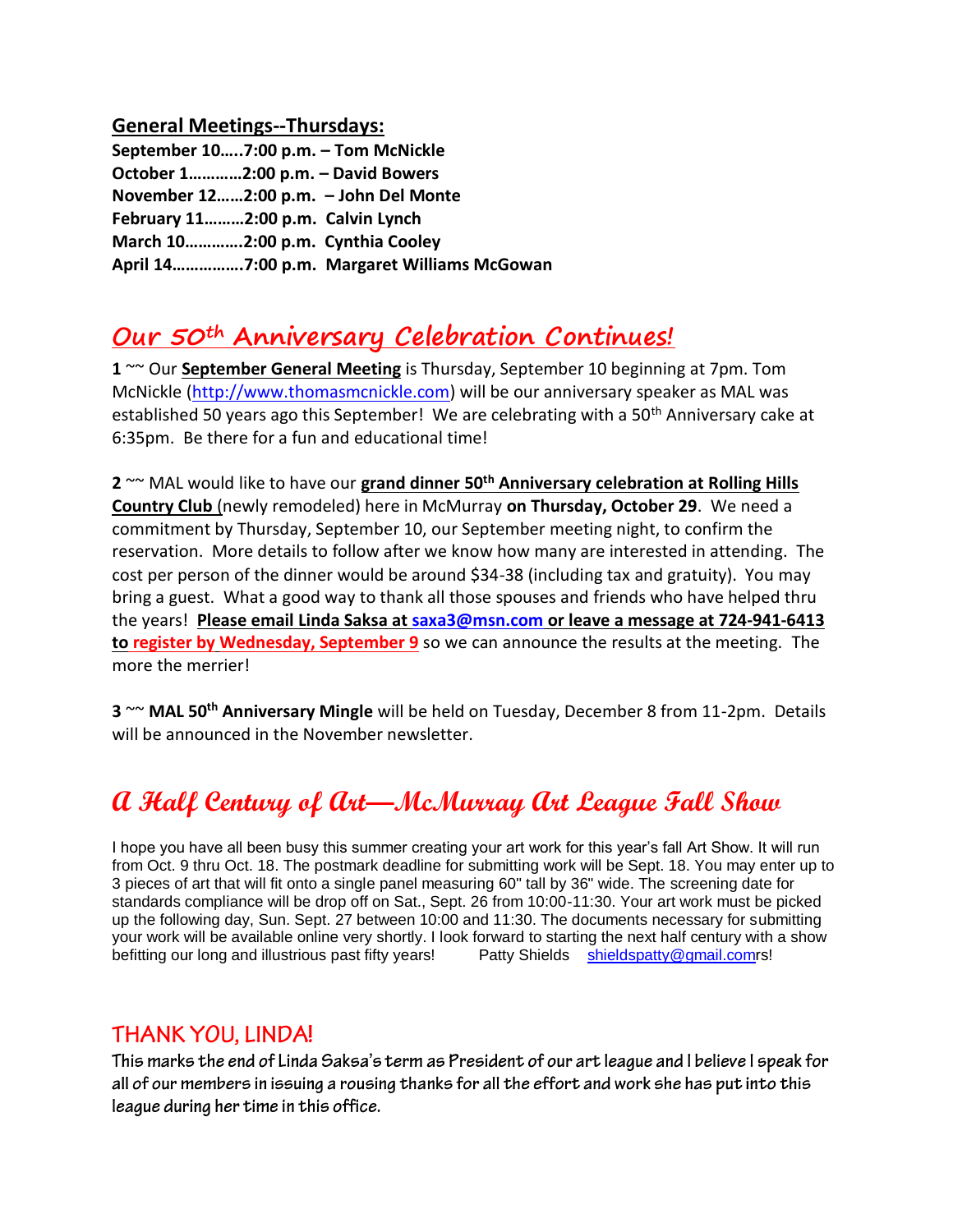## **From our Class Coordinator:**

#### **MAL FALL CLASSES:**

Hope you've had a beautiful summer and are looking forward to honing your artistic skills. MAL has a great lineup of instructors for our fall class schedule. You can enjoy enhancing your creativity by signing up for some of them. We have a nice variety of media and techniques being taught with watercolor, oil, yupo, mixed media, pastel portraiture and ink with watercolor.

Check with the MAL website for details on the classes being offered, their description, and the material lists.

You can sign up for classes using our website by viewing EVENTS or CALENDAR or by contacting Jean Kunz at 412-831-9992 or by e-mail at [classregistrar@mcmurrayartleague.org.](mailto:classregistrar@mcmurrayartleague.org)

Any questions regarding class content, suggestions for class topics and media, or recommendations of artists who would make good additions to our group of instructors please contact the class coordinator, Stephany Myers at 724-228-3774 or at **[classcoordinator@mcmurrayartleague.org.](mailto:classcoordinator@mcmurrayartleague.org)**

| <b>UPCOMING CLASSES</b>                                                           | member rate |
|-----------------------------------------------------------------------------------|-------------|
| SEPT. 2, 9, 16, 23, 30 - 10:00 - 2:00 -- SUE LEVY (WATERCOLOR LANDSCAPES)\$25/DAY |             |
|                                                                                   |             |
| SEPT. 29-10:00-4:00 -- NICOLE RENEE RYAN (WATER COLOR ON YUPO)\$45/DAY            |             |
|                                                                                   |             |
| OCT. 7, 14, 21 - 10:00-4:00 - CHRISTINE SWANN (PASTEL PORTRAITS)\$45/DAY          |             |
| OCT. 20-10-4-HIROMI KATAYAMA (BOTANICAL PAINTING INK & WATERCOLOR)\$35/DAY        |             |
| FEB. 2,3--10-4:00-JEANNIE MCGUIRE (FIGURES IN WATERCOLOR)\$50/DAY                 |             |
|                                                                                   |             |
|                                                                                   |             |
|                                                                                   |             |
| JUNE 6-10-4--MARGARET WILLIAMS-MCGOWEN (PASTEL ANIMAL PORTRAITS)\$35/DAY          |             |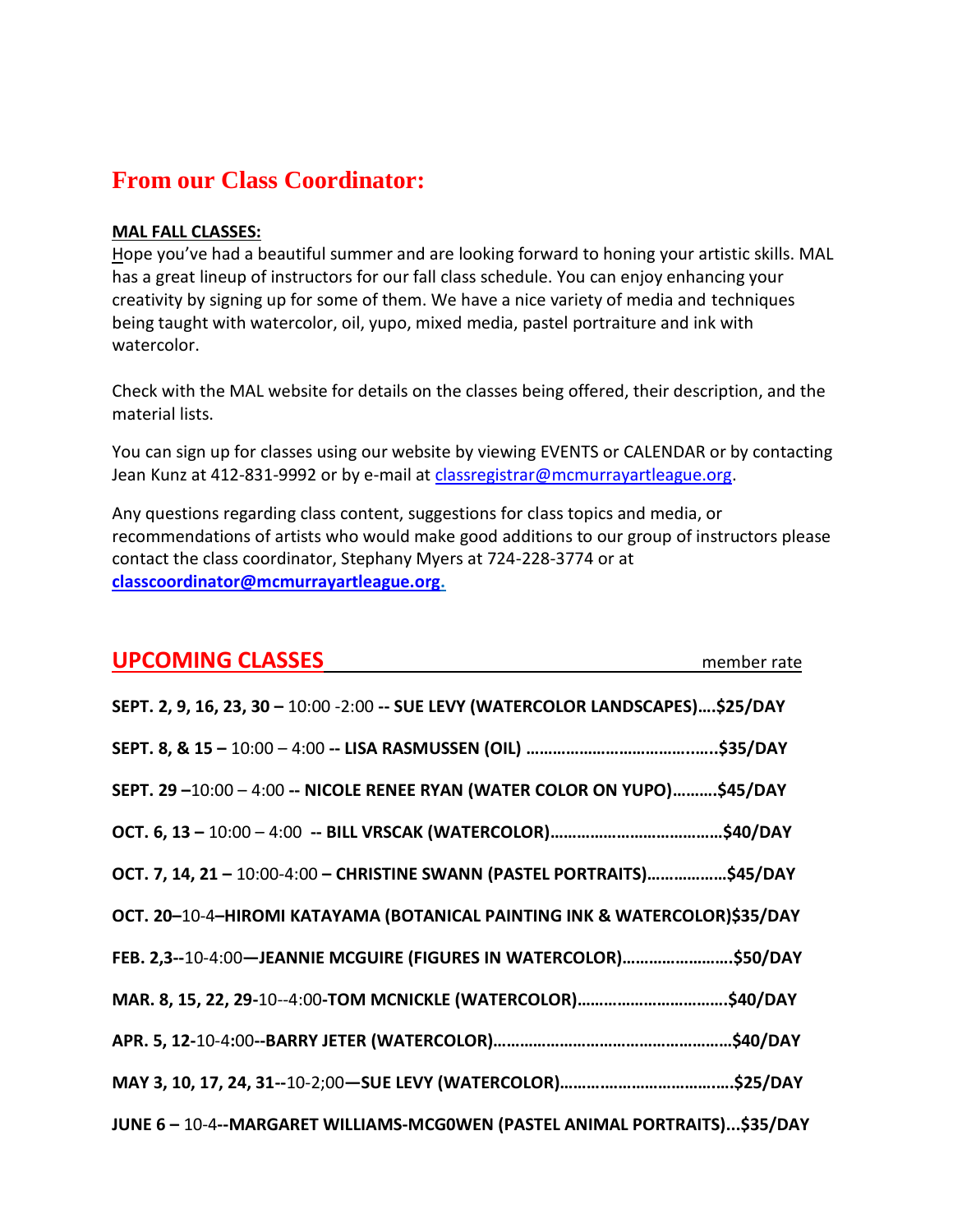#### **Changes in Policies**

**The Bylaws Committee reviewed the Bylaws and Policies and is presenting these changes. The Bylaws are printed at the back of your directory. There are no changes to the Bylaws. The Policies changes are as follows with Red = remove and Blue = an addition. We will vote on these changes as a membership at the September meeting.**

#### **Policies**

#### **2. Fall Show**

**f. Sale of artwork due to exposure at the show is subject to the League's commission fee regardless of when the sale is completed.**

**f. Sale of artwork due to exposure at MAL shows and exhibits is subject to the League's commission fee for a one month period after the end of the show.**

#### **6. Spring Show**

b. The show categories are: Still Life/Floral; Landscape/Seascape; Interior/Exterior/Architecture; Animal/Wildlife; Abstract/Non-Objective; Portrait/Figure; **Photography; 3D/Sculpture.**

**f. Sale of artwork due to exposure at the show is subject to the League's commission fee regardless of when the sale is completed.**

**f. Sale of artwork due to exposure at MAL shows and exhibits is subject to the League's commission fee for a one month period after the end of the show.**

#### **8. Studio**

.

**a. Use of screens..............will be at the discretion of the Executive Board.**

**a. Screens will no longer be rented due to the inability to replace damaged screens.**

**d. Sale of artwork due to exposure at MAL shows and exhibits is subject to the League's commission fee for a one month period after the end of the show.**

## **Upcoming Themed Studio Exhibits**

Sandy and Michalina have been hard at work trying to determine what our themes should be at the Studio this year, and have finally announced what they are! The calendar is updated with details on latest dates and themes but, just to give you a preview, we have September 17--"By the Water's Edge," November 19--"Selfies," January 21--"Food for thought," and March 24--"Cityscapes!" Please turn in tag information by 7 days before the hanging.

**Thank you** to Mary Dunn for accepting the position of Newsletter Editor and thank you to Fred Kunz for jumping in to put together this first issue.